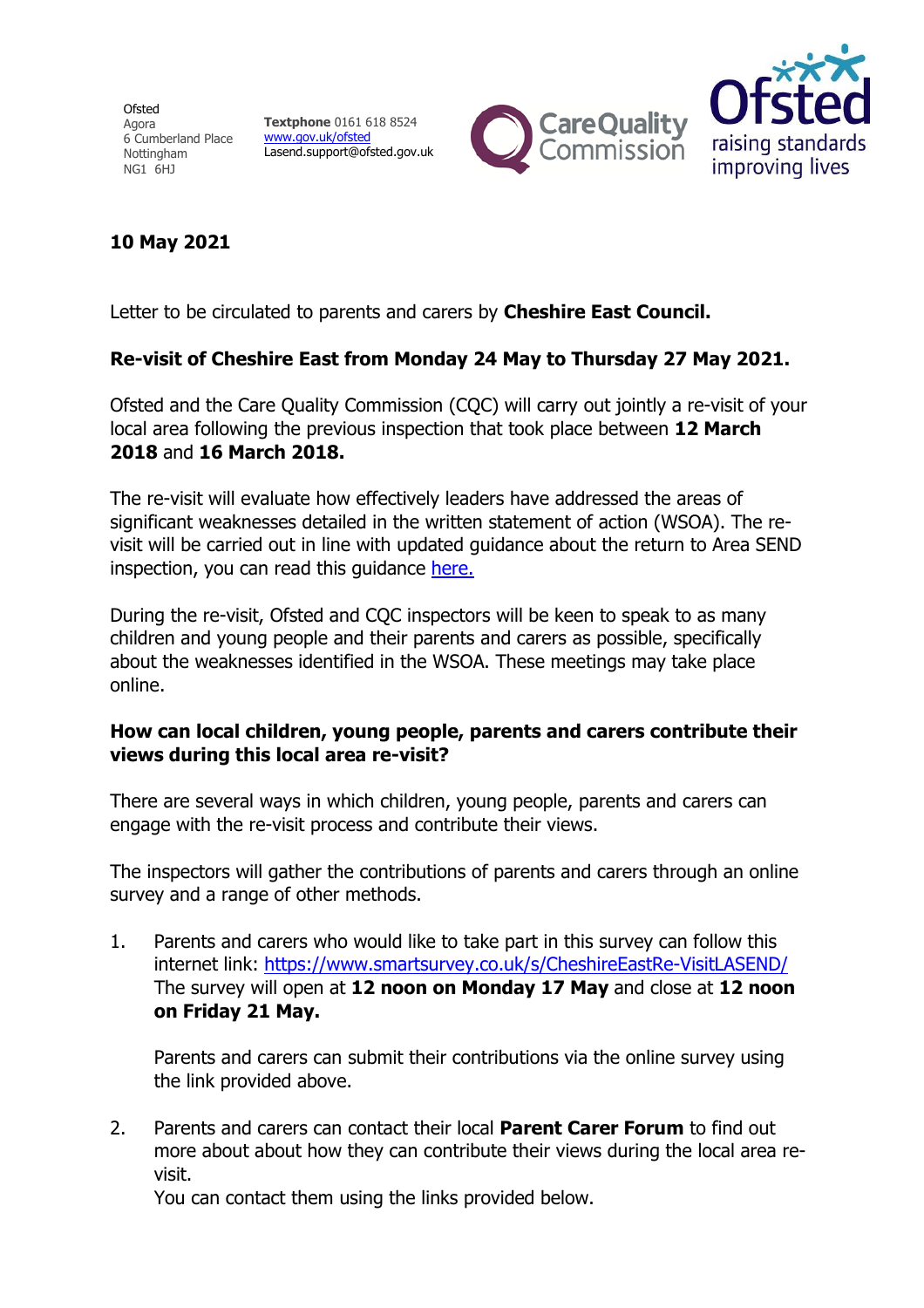

Email: info@cepcf.org Information on their website: cepcf.org Information on their Facebook page: https://www.facebook.com/groups/cepcf

Details about the local area SEND re-visit will be available on your Cheshire East SEND developments website and distributed through the local area's Clinical Commissioning Group/s (CCGs).

## Information gathered during the re-visit

During this re-visit, inspectors may collect information about children and young people in the area. They may look at local area records, speak to local area officers and leaders at educational settings, and speak to children, young people and parents or carers. No names will be recorded, but some of the information collected may identify a particular child, young person or adult. Ofsted and the CQC will use this information to prepare their re-visit outcomes letter, and for the purposes set out in their privacy notices. No information will be published that identifies any individual in the outcomes letter.

If you wish to know more about how we use the information, please see our privacy notice relating to area SEND on our website. If you have any concerns about our use of personal data, please email informationrequest@ofsted.gov.uk and/or the CQC at information.access@cqc.org.uk.

Information on Ofsted's and the CQC's privacy notices is available on the links below:

https://www.gov.uk/government/publications/ofsted-privacy-notices/social-careofsted-privacy-notice#local-area-send-inspections

http://www.cqc.org.uk/about-us/our-policies/privacy-statement

While we recognise that many parents and carers may have views on their experience that extend beyond the focus of the WSOA, we would like parents and carers to understand that the focus of the inspectors during the re-visit will only be the areas of significant weakness identified at the previous inspection. The re-visit team will consider how well leaders have addressed each of the areas of significant weakness detailed in the WSOA. We will not be able to follow up or comment upon individual cases.

You will find information on local areas' duties towards children and young people with special educational needs and/or disabilities on the Department for Education's website: https://www.gov.uk/government/publications/send-guide-for-parents-andcarers.

Yours sincerely